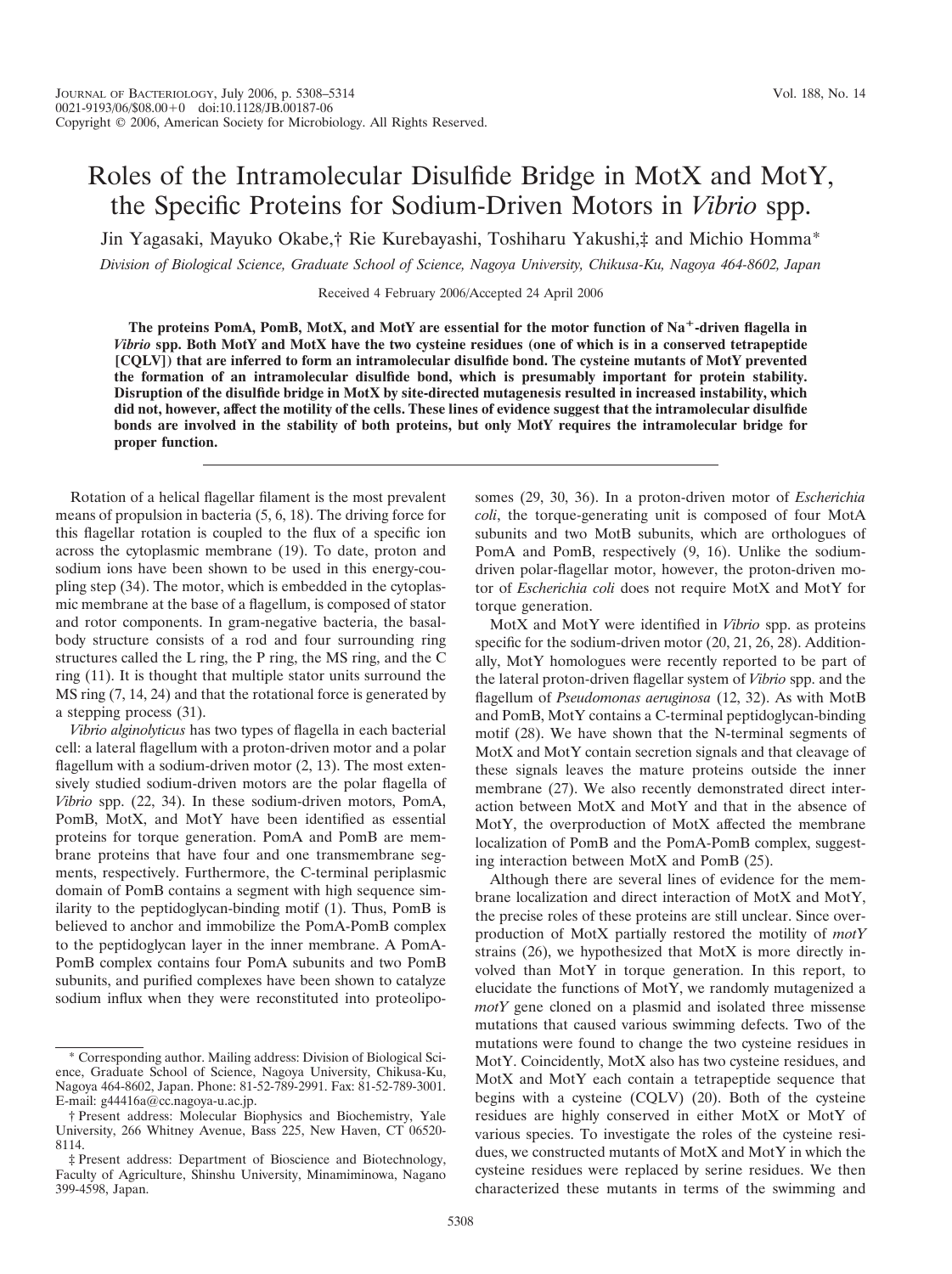| Strain or plasmid        | Genotype or description <sup>a</sup>                                                                                           | Source or reference       |
|--------------------------|--------------------------------------------------------------------------------------------------------------------------------|---------------------------|
| V. alginolyticus strains |                                                                                                                                |                           |
| VIO <sub>5</sub>         | VIK4 <i>laf</i> ( $Rif'$ Pof <sup>+</sup> Laf <sup>-</sup> )                                                                   | 28                        |
| VIO542                   | VIO5 $motY$ (Rif <sup>r</sup> Laf <sup>-</sup> Mot <sup>-</sup> )                                                              | 28                        |
| NMB94                    | VIO5 <i>motX</i> ( $Rif'$ Laf <sup>-</sup> Mot <sup>-</sup> )                                                                  | 26                        |
| GRF <sub>2</sub>         | VIO5 $\Delta$ <i>motY</i> (Rif <sup>r</sup> Laf <sup>-</sup> Mot <sup>-</sup> )                                                | This study                |
| E. coli strains          |                                                                                                                                |                           |
| <b>JM109</b>             | recA1 endA1, gyrA96 thi hsdR17 relA1 supE44 $\lambda^- \Delta$ (lac-proAB)<br>$F'$ traD36 proAB lacI <sup>q</sup> $\Delta M15$ | 33                        |
| BL21(DE3)                |                                                                                                                                | Stratagene, San Diego, CA |
| Plasmids                 |                                                                                                                                |                           |
| pSU38                    | kan (Km <sup>r</sup> ) $P_{lac}$ lacZa                                                                                         | 4                         |
| pSU <sub>41</sub>        | kan (Km <sup>r</sup> ) $P_{loc}$ lacZa                                                                                         | 4                         |
| pIO2                     | $pSU21$ ; 20-kb SalI fragment ( <i>motY</i> <sup>+</sup> )                                                                     | 28                        |
| pIO <sub>6</sub>         | pSU38; 1.0-kb HindIII-XbaI fragment $(motY^+)$                                                                                 | 28                        |
| pRK101                   | $pIO6$ ; $motY$ (C147Y)                                                                                                        | This study                |
| pRK102                   | $pIO6$ ; $motY$ (R262Q)                                                                                                        | This study                |
| pRK103                   | pIO6; motY (C25Y; $-3S$ of signal sequence to N)                                                                               | This study                |
| pRK201                   | pSU38; 1.0-kb HindIII-XbaI fragment ( <i>motY</i> C25S)                                                                        | This study                |
| pRK202                   | pSU38; 1.0-kb HindIII-XbaI fragment ( <i>motY</i> C147S)                                                                       | This study                |
| pRK203                   | pSU38; 1.0-kb HindIII-XbaI fragment (motY C25S/C147S)                                                                          | This study                |
| pKS202                   | pSU41; 1.0-kb EcoRI-XbaI fragment (6His-motY)                                                                                  | This study                |
| pMO401                   | pSU41; 700-bp ClaI-BamHI fragment $(motX^+)$                                                                                   | 26                        |
| pMO404                   | pSU41; 700-bp ClaI-BamHI fragment ( <i>motX</i> C35S)                                                                          | This study                |
| pMO405                   | pSU41; 700-bp ClaI-BamHI fragment (motX C66S)                                                                                  | This study                |
| pMO413                   | pSU41; 700-bp ClaI-BamHI fragment ( <i>motX</i> C35S/C66S)                                                                     | This study                |

TABLE 1. Bacterial strains and plasmids

a Rif<sup>r</sup>, rifampin resistant; Km<sup>r</sup>, kanamycin resistant; Cm<sup>r</sup>, chloramphenicol resistant; P<sub>lac</sub>, *lac* promoter; Pof<sup>+</sup>, normal polar-flagellar formation; Laf<sup>-</sup>, defective in lateral-flagellar formation.

swarming abilities of the bacteria, protein stability, and the MotX-MotY interaction.

**Isolation of** *motY* **mutants and characterization of their motility.** Random mutagenesis of the *motY* gene was carried out by treating the plasmid pIO6 with hydroxylamine as described previously (17). The mutagenized plasmids were introduced into the *motY* mutant VIO542 (28), which possesses a nonmotile polar flagellum, though the mutation site has not been determined yet (15). We then isolated mutants that were completely or partially impaired in their polar-flagellar motility in a semisolid agar. Each of the nucleotide changes in the *motY* alleles was determined by DNA sequencing. In 10 isolates, no nucleotide change was found in the *motY* coding region of the plasmid, suggesting that the causative mutations likely affected the expression of *motY*. Introduced termination codons were found in an additional 16 isolates. We identified two isolates carrying single amino acid substitutions and one isolate with two amino acid substitutions: MotY-C147Y, MotY-R262Q, and MotY-C25Y( $S-3N$ ). It is noteworthy that two of the missense mutations affected one of the two cysteine residues found in MotY. The arginine residue at amino acid position 262 is located in a peptidoglycan-binding motif (28). The peptidoglycan-binding motif is conserved among the motor proteins MotB, PomB, and MotY, as well as several outer membrane proteins, such as PAL and OmpA (8, 10). Peptidoglycan binding by any of the flagellar-motor proteins, however, has not been demonstrated in vivo or in vitro; thus, the significance of these peptidoglycan-binding motifs for motor function remains unknown.

MotY-C147Y, MotY-R262Q, and MotY-C25Y(S-3N) were

produced in VIO5 (a strain with wild-type polar flagella) (28) and GRF2 (a  $\Delta$ *motY* strain constructed from VIO5 in this study) (Table 1) cells, and the motility of the cells in 0.25% agar was analyzed (Fig. 1 and Table 2). Whereas wild-type MotY complemented the motility defect of the GRF2 cells, none of the three mutants was able to produce a wild-type level of motility in GRF2 cells. Among these MotY mutants, MotY-R262Q expression resulted in the most motile bacteria and also produced a negative dominance by multicopy effects (slower swarming speed) when it was coexpressed in VIO5 cells with the genomic copy of wild-type MotY.

**Conservation of cysteine residues in MotX and MotY.** The above discussion mentioned the importance of two cysteine residues of MotY. The fact that MotX and MotY of *V. alginolyticus* share the same CQLV sequence and have two cysteine residues caused us to hypothesize the evolutionary importance of these cysteine residues for MotX and MotY. So far, MotX and/or MotY have been found or assigned only in some species of gammaproteobacteria, i.e., *Vibrio* species and *Pseudomonas* species. The CQLV sequence in MotY is conserved only in *V. alginolyticus* and *Vibrio parahaemolyticus*. According to the amino acid sequence alignment of these MotX or MotY proteins, the cysteine residues are conserved in all MotX and MotY proteins found (data not shown). These cysteine residues seem to be important for the proper function of MotX and MotY.

**Intramolecular disulfide bond in MotY.** Since native MotY contains two cysteine residues, it is possible that these two cysteine residues are involved in intramolecular or intermolecular disulfide bond formation, which might be important for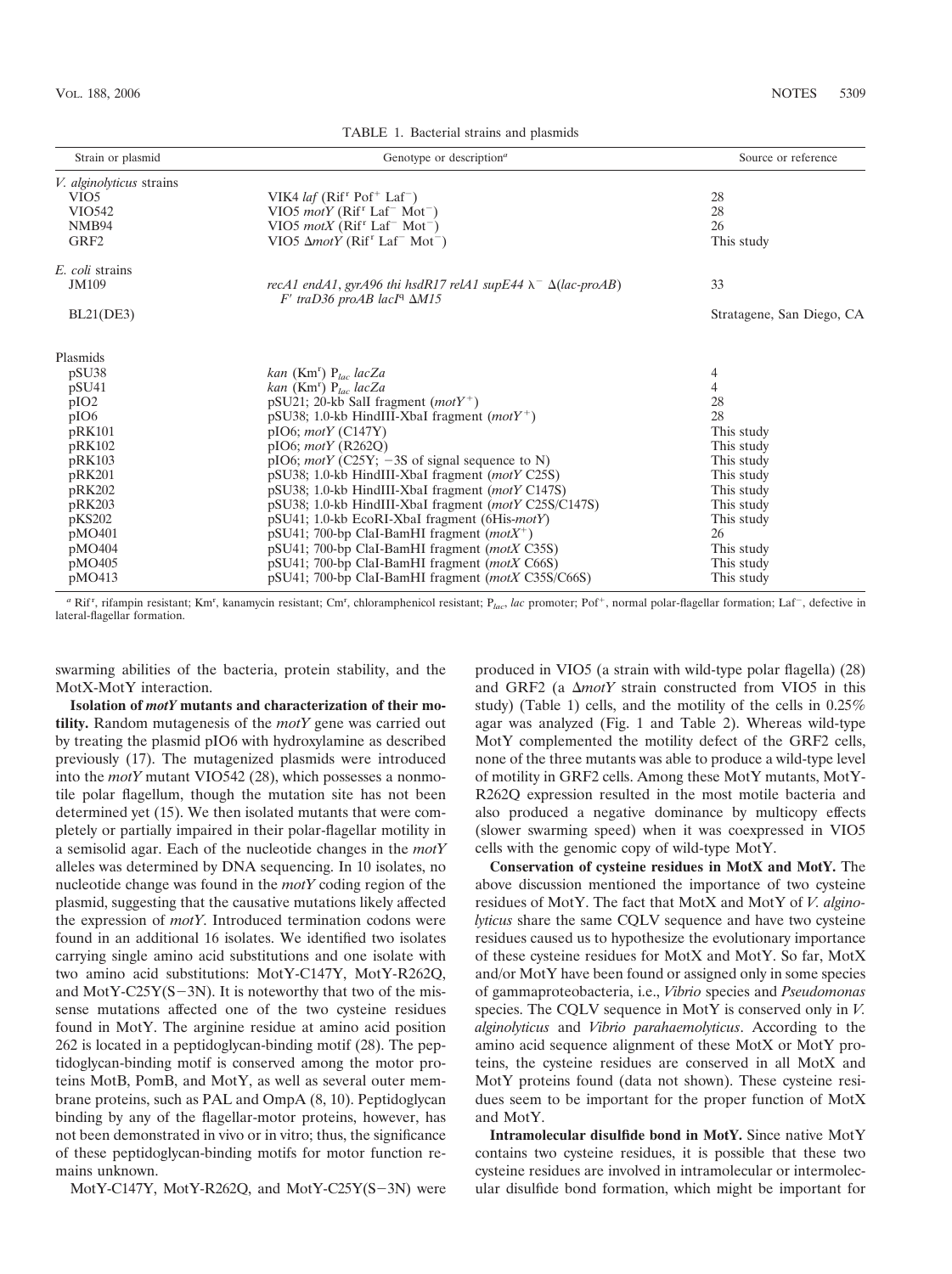

FIG. 1. Characterization of MotY mutants. (A) VPG (1% polypeptone, 0.4% K<sub>2</sub>HPO<sub>4</sub>, 3% NaCl, and 0.5% [wt/vol] glycerol) plates containing 0.25% agar and 100  $\mu$ g/ml kanamycin were inoculated with fresh colonies of the wild-type strain (VIO5) or the  $\Delta$ *motY* mutant strain (GRF2) expressing the indicated proteins from plasmids. They were incubated at 30°C for 4 h or 15 h. The plasmids and strains used are listed in Table 1. (B) Whole-cell lysates and the membrane fractions of GRF2 cells ( $\Delta motY$ ) expressing the indicated proteins from plasmids and the wild-type strain [VIO5; wt (genomic)] were prepared and subjected to sodium dodecyl sulfate-polyacrylamide gel electrophoresis and immunoblotting as described previously (35) using anti-MotY antibodies (MotYB0079) in the absence (left) or the presence (right) of 2-mercaptoethanol (2ME). The asterisks (upper left and upper right) indicate that those samples were 1/10 the volume of the other samples. The anti-MotY antibody was raised against purified MotY produced from pKJ503 (25), which encoded C-terminally histidine-tagged MotY.

the function of the protein. To investigate this possibility, we constructed three *motY* mutants in which either or both cysteine residues were replaced by serine residues (pRK201 [C25S], pRK202 [C147S], and pRK203 [C25S/C147S]). The

MotY-C25S mutant was not motile either on 0.25% agar plates or in broth medium, whereas the MotY-C147S and MotY-C25S/C147S mutants showed significantly reduced but observable spreads in the swarm assay after 15-h incubations (Fig.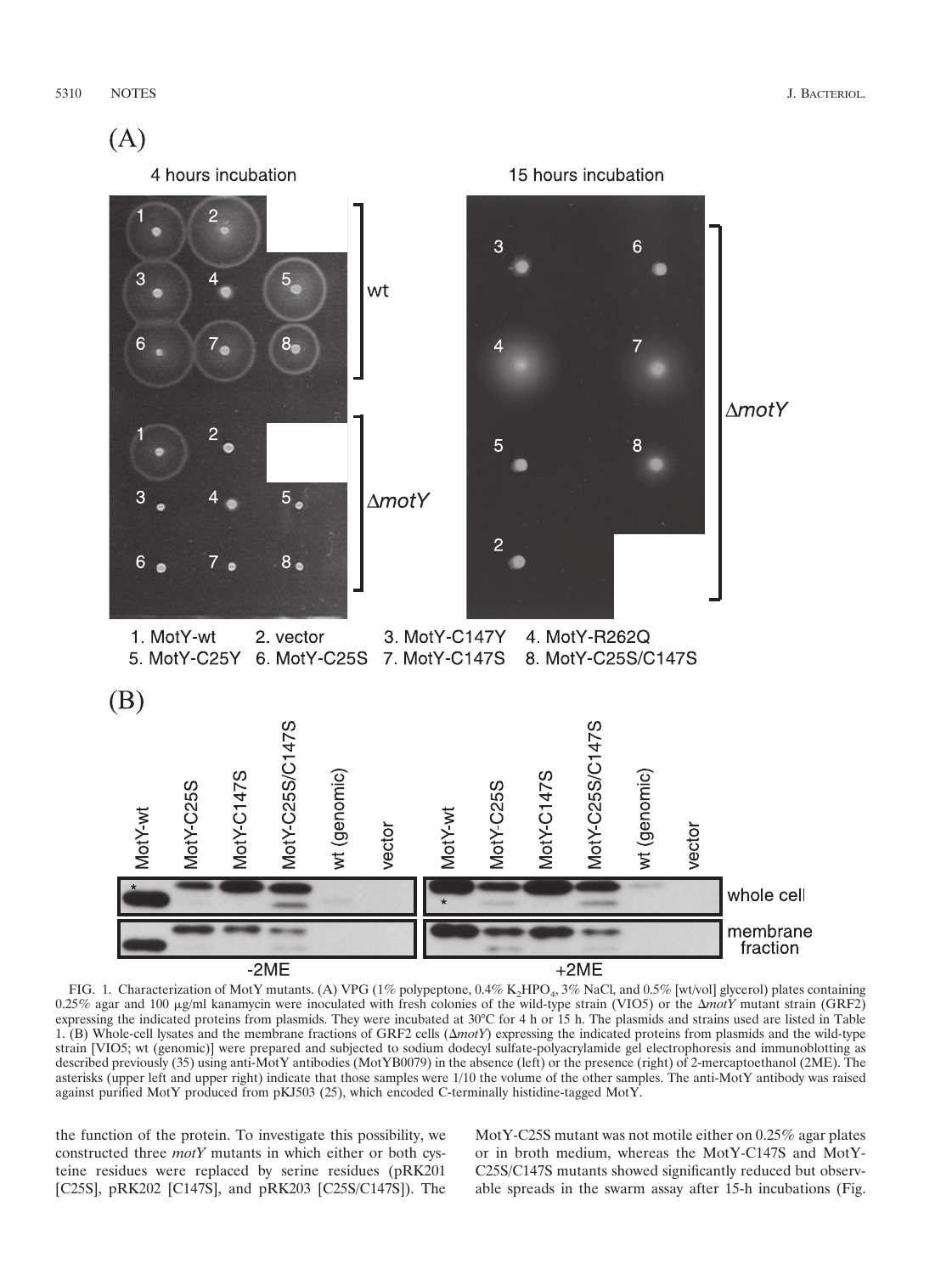TABLE 2. Swimming fractions

| Host/plasmid       | Description                  | Swimming<br>fraction $(\%)^a$ |
|--------------------|------------------------------|-------------------------------|
| VIO5/pRK102        | Wild type/MotY-R262Q         | $40 (n = 193)$                |
| GRF2/pIO6          | $\Delta$ motY/wild-type MotY | 61 ( $n = 208$ )              |
| GRF2/pRK102        | AmotY/MotY-R262O             | 29 ( $n = 192$ )              |
| GRF2/pRK201        | ΔmotY/MotY-C25S              | $\cup$                        |
| GRF2/pRK202        | ΔmotY/MotY-C147S             | $<$ 1                         |
| <b>GRF2/pRK203</b> | ΔmotY/MotY-C25S-C147S        | $<$ 1                         |

*<sup>a</sup>* Cells were grown at 30°C for 4 h in VPG broth medium. The swimming cells were counted under a dark-field microscope. The numbers in parentheses indicate the total cells counted.  $GRF2/pRK201$  did not produce any motile cells, whereas GRF2/pRK202 and GRF2/pRK203 produced low but observable numbers of motile cells.

1A). Since we did not find any revertant or pseudorevertant that would swarm at the rate of the wild type, it is not likely that those swimmers were the reverted wild-type cells. The swimming fraction of MotY-C147S and the double cysteine mutant in broth medium were below 1% (Table 2).

Next, we performed immunoblot assays to detect the mutant proteins. In the presence of the reducing agent 2-mercaptoethanol, all the MotY derivatives overexpressed with the *lac* promoter for enhanced visualization appeared as an approximately 30-kDa band, which was consistent with the expected size of the mature MotY protein. In the absence of 2-mercaptoethanol, however, there were slight differences in the mobilities of the wild-type and the MotY Cys mutant proteins (Fig. 1B). In the presence of a reducing agent, the native MotY band shifted upward to align with the other proteins. The faster mobility of the wild-type band in the absence of a reducing agent can be explained by a more compact conformation of the wild-type protein due to intramolecular disulfide bond formation. There were also significant differences in the band intensities. For the whole-cell preparations, the intensity of the overproduced wild-type MotY band was much stronger than the intensity of any of the Cys mutant protein bands. The differences in the band intensities from membrane fraction samples, however, were moderate. These results strongly suggest that MotY contains an intramolecular disulfide bridge. The reduced levels of the MotY Cys mutants suggest that the intramolecular disulfide bridge in MotY is required to maintain a stable conformation; without the disulfide bond, MotY is more susceptible to degradation and the amount of the protein is greatly reduced. However, the band intensities of the overproduced proteins with Cys replaced were still far greater than that of chromosomally expressed wild-type MotY. This might imply that the conformation achieved by the intramolecular cross-linking is necessary for the proper function of MotY, in addition to resistance to degradation. Whereas wild-type MotY did not show a sign of intermolecular cross-linking, MotY-C25S and MotY-C147S produced intermolecular-crosslink products in immunoblot assays; in particular, MotY-C25S showed numerous extra bands (data not shown). We speculate that the cysteine residue at 147 is more prone to a cross-link formation with other periplasmic proteins than C25 when an intramolecular cross-link is not possible and that the homo- or heterodimer formation interferes with its function.

**Prevention of MotX degradation by MotY.** It has been shown that MotY directly interacts with MotX and that in the

absence of MotY expression, MotX is not detectable by immunoblotting (25, 26). These lines of evidence led us to hypothesize that MotY acts to protect MotX against degradation. To evaluate our MotY mutants, we examined whether our MotY derivatives could prevent the degradation of MotX. As expected, increasing the amount of wild-type MotY elevated the level of detectable MotX without changing the *motX* expression on the chromosome (Fig. 2). Overexpression of MotY-R262Q also increased the detectable MotX level; it is likely that the R262 residue does not affect the interaction with MotX. On the other hand, although the levels of the Cyssubstituted MotY mutants were greater than that of genomically expressed wild-type MotY, no MotX band was observed from cells expressing these mutant MotY proteins (Fig. 1B). This result implies that these Cys mutants are impaired in the ability to interact with MotX, and we postulate two distinct consequences: elevated susceptibility to periplasmic digestion and loss of a docking site for MotX. Since MotX appears to be more directly involved in flagellar-motor function than MotY (26), the direct reason for swimming deficiencies of these MotY Cys mutants seems to be the loss of MotX due to degradation.

**Characterization of the MotX Cys mutants.** We constructed three *motX* mutants in which either or both of the cysteine residues were changed to serine residues by site-directed mutagenesis (pMO404 [C35S], pMO405 [C66S] and pMO413 [C35S/C66S]). All three MotX Cys mutant proteins conferred swarming ability on *motX* mutant cells (NMB94) (Fig. 3A). In the absence of the reducing agent dithiothreitol (DTT), the double mutant MotX-C35S/C66S produced a swarm ring that was unexpectedly larger than the one that resulted from overproduction of wild-type MotX. In the presence of DTT, MotX-C35S-expressing NMB94 cells formed a larger swarm ring than in the absence of DTT. For the other cells, the levels of the wild-type and C66S mutant proteins did not seem to be affected by the addition of DTT.

We performed immunoblot assays to detect the MotX proteins in the presence or absence of the reducing agent 2-mercaptoethanol. In all the mutant and wild-type MotX samples, we detected 24-kDa bands, which corresponded to the mature MotX protein (Fig. 3B). In the absence of the reducing agent,



FIG. 2. Detection of MotX in strains coexpressing various MotY mutant proteins. Whole-cell lysates of the GRF2 strain  $(\Delta m \omega t)$  expressing the indicated proteins from plasmids and the wild-type strain [VIO5; wt (genomic)] were prepared and subjected to sodium dodecyl sulfate-polyacrylamide gel electrophoresis and immunoblotting as described previously (35) using anti-MotX antibodies (MotXB0080).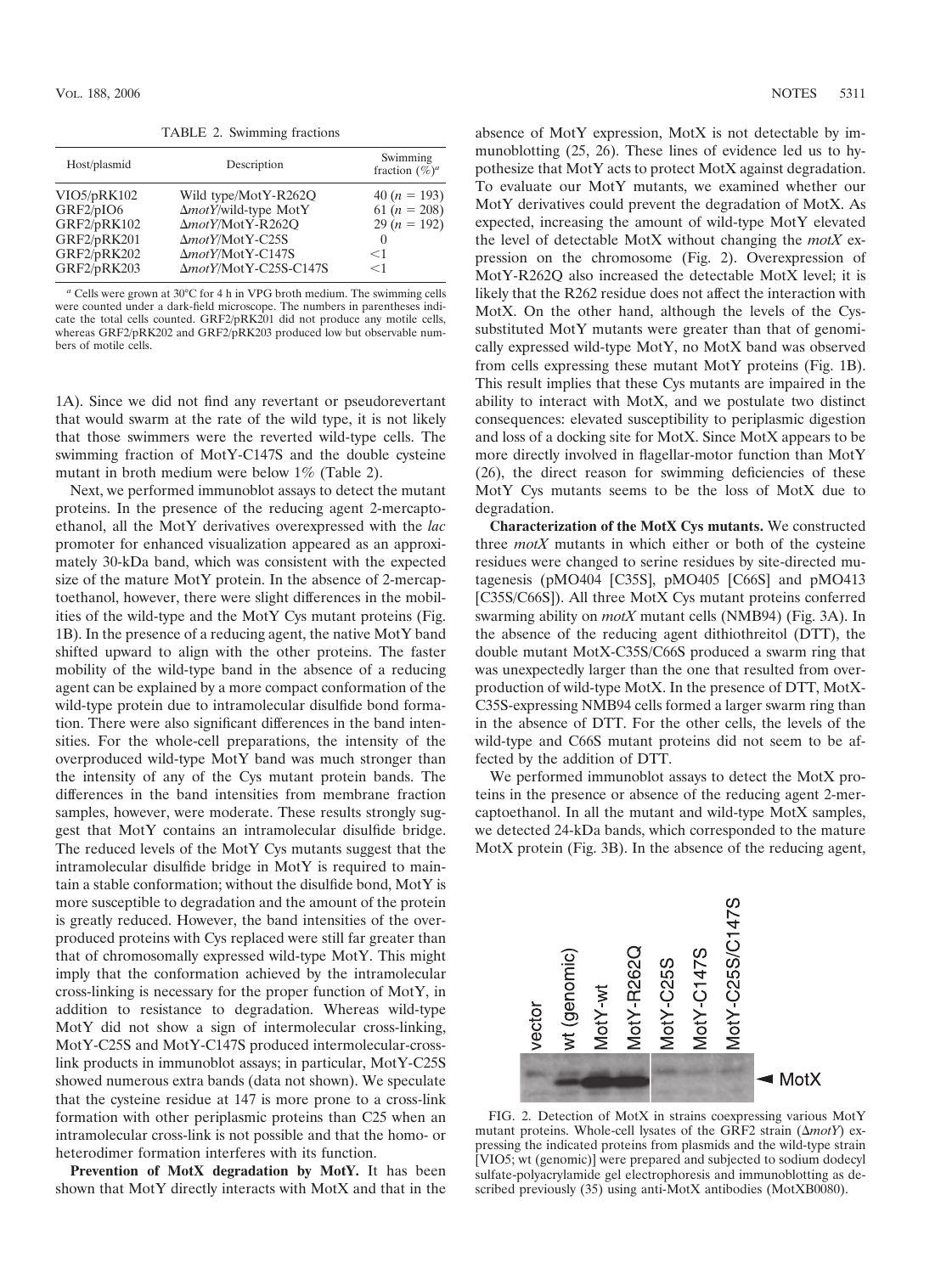

1. MotX-wt 2. MotX-C35S 3. MotX-C66S 4. MotX-C35S/C66S 5. vector



FIG. 3. Characterization of the MotX mutants. (A) VPG plates containing 0.25% agar, kanamycin, and various concentrations of DTT were inoculated with fresh colonies of *motX* mutant cells (NMB94) expressing the indicated proteins from plasmids and incubated at 30°C for 4 h. (B) Whole-cell lysates of the NMB94 strain expressing the indicated proteins from plasmids were prepared and subjected to sodium dodecyl sulfate-polyacrylamide gel electrophoresis and immunoblotting as described previously (35) using anti-MotX antibodies (MotXB0080) in the absence  $(-)$  and the presence  $(+)$  of 2-mercaptoethanol (2ME). The anti-MotX antibody was raised against purified MotX produced from pKJ402, which encoded C-terminally histidine-tagged MotX.

MotX-C35S and MotX-C66S produced extra bands of various sizes, probably due to the intermolecular-cross-link formation. As in the case of MotY Cys mutants, we can see that C66 is more likely than C35 to form intermolecular cross-links, which might explain the slower swarming of MotX-C35S than the other two mutants and its greater recovery by the addition of the reductant. Although the double Cys mutant (MotX-C35S/ C66S) conferred better swarming ability than the wild-type protein when overproduced, the level of the double mutant was significantly reduced. It has been reported that an excessive amount of MotX forms aggregates in *V. alginolyticus* (25).

We speculate that aggregation and/or intermolecular crosslinking by single Cys mutants of MotX can raise its resistance to degradation. Therefore, among these MotX derivatives, only the double Cys mutant showed significant reduction in the amount detected. It has also been reported that the overexpression of MotX in *E. coli* kills the cells (20). In addition, *Vibrio* cells overexpressing MotX exhibit aberrant morphologies (data not shown). These types of evidence suggest that the aggregation of MotX affects the shape of the cells, possibly by disrupting the peptidoglycan layer or outer membrane integrity. We have also observed that MotX overproduction affected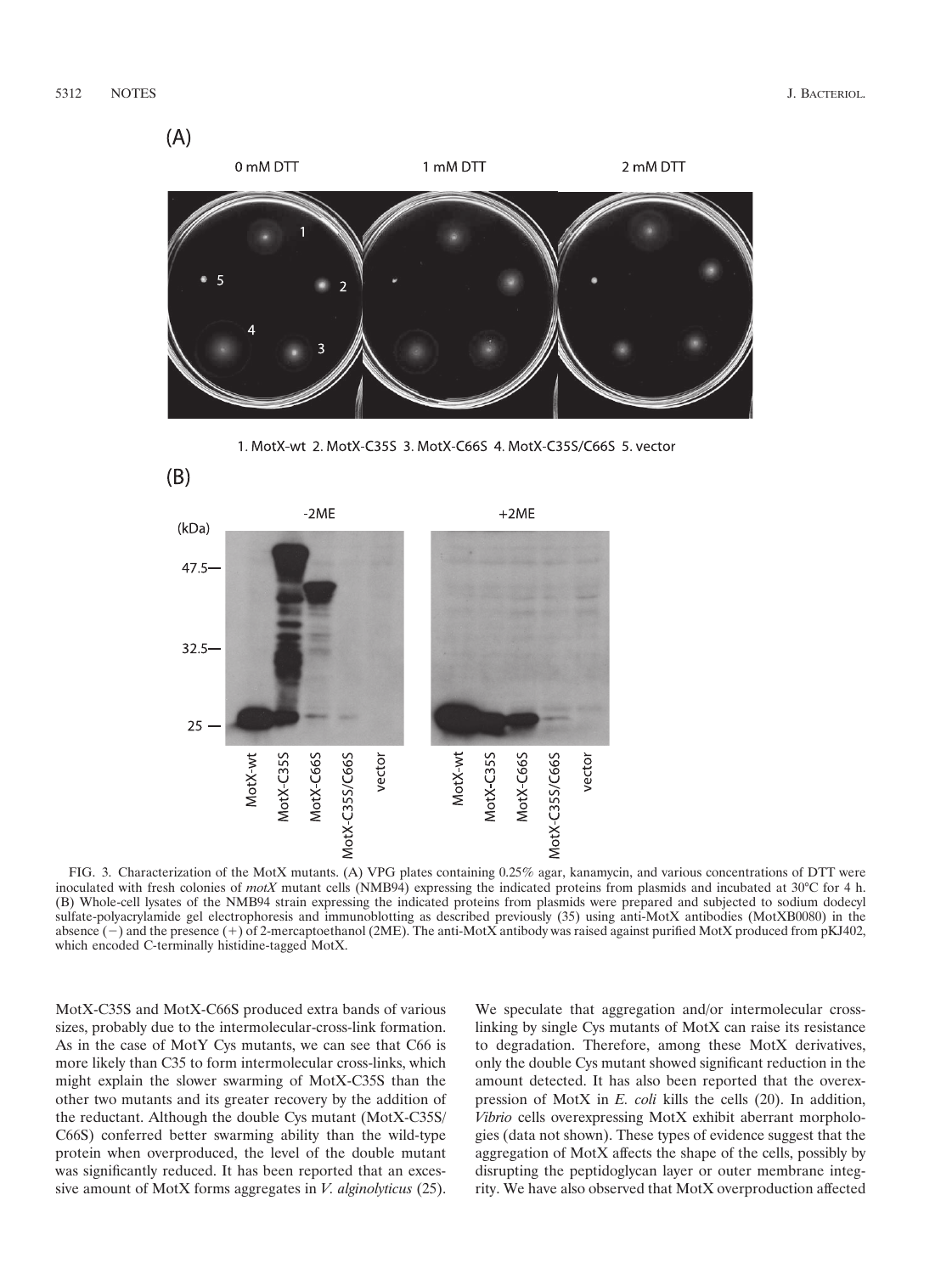

## pMO401(motX)/NMB94

FIG. 4. Biotin maleimide labeling of MotX cysteine residues. NMB94 harboring pMO401 (MotX wild type) was treated with biotin maleimide (BM) and DTT or CuCl<sub>2</sub>. The immunoprecipitates were separated by sodium dodecyl sulfate-polyacrylamide gel electrophoresis and transferred to polyvinylidene difluoride membranes. Biotinylated MotX was detected with streptavidin-conjugated horseradish peroxidase and chemiluminescence (A) or immunoblotting using anti-MotX antibodies (B).

the motility—both the swimming and swarming abilities—of the cells (data not shown). The better swarming ability of the MotX-C35S/C66S-expressing cells than the cells overproducing wild-type MotX, therefore, might be explained by the increased susceptibility of this mutant protein to degradation, which reduced the damaging effects of the aggregation.

Unlike MotY, wild-type MotX exhibited the same gel mobilities in the presence and absence of the reductant. We then treated MotX with biotin maleimide, which binds to free thiol groups, and the labeled biotin was detected using horseradish peroxidase-conjugated streptavidin. The labeled biotin was detected only when DTT was added to the sample (Fig. 4). Since the wild-type protein seemed to be a monomer in the absence of the reductant (Fig. 3B), biotin labeling only in the presence of DTT suggests that MotX contains an intramolecular disulfide bond. In conclusion, the presence of the intramolecular disulfide bond is not essential for the function of MotX but instead affects the susceptibility of the protein to degradation.

**Concluding remarks.** MotX and MotY each contain two cysteine residues (Fig. 5), which are highly conserved among several species of gammaproteobacteria. We speculated that these cysteine residues are critical for the functions of these proteins and determined that both MotX and MotY form intramolecular disulfide bonds. In vivo, disulfide bond formation in the prokaryotic periplasm is a catalyzed process, which is crucial for the folding and stability of many proteins and protein complexes (23). Failure to form proper disulfide bonds is likely to lead to protein aggregation and degradation by proteases. Disulfide bonds are donated directly to unfolded polypeptides by the DsbA protein, whereas DsbA is reoxidized by DsbB. For example, *dsbA* mutant strains exhibit reduced



FIG. 5. Schematic diagram of MotX and MotY. MotX and MotY contain two cysteine residues and the conserved tetrapeptide CQLV. The arrowheads indicate the cleavage sites of the signal sequences (gray sections). The double-headed arrow demarcates the region containing the putative motif for peptidoglycan binding (PG motif). a.a., amino acids.

levels of alkaline phosphatase,  $\beta$ -lactamase, or the outer membrane protein OmpA (3). It seems that both MotX and MotY acquired the cysteine residues for the same reason the other secreted proteins did. However, we have also shown that disulfide bond formation is not sufficient for MotX to be fully stabilized. The interaction with MotY is the key for MotX to fold correctly and to function. For example, when MotX is far in excess of MotY, MotX aggregates, which in turn affects swimming ability, cell shape, and cell growth, as stated above. Therefore, we speculate that the MotX-MotY interaction is another level of control on the amount of MotX in the periplasm. As MotX is essential for motor rotation in *Vibrio* and is likely to interact with PomB (25), we believe that MotX modulates the activity of the sodium channel, a stator complex composed of PomA and PomB. On the other hand, the role of MotY may be limited to the anchoring and/or stabilization of MotX.

We are grateful to Seiji Kojima for critically reading the manuscript. This work was supported in part by grants-in-aid for scientific research from the Ministry of Education, Science, and Culture of Japan; from the Japan Science and Technology Corporation (to M.H. and T.Y.); and from the Soft Nano-Machine Project of the Japan Science and Technology Agency (to T.Y. and M.H.).

## **REFERENCES**

- 1. **Asai, Y., S. Kojima, H. Kato, N. Nishioka, I. Kawagishi, and M. Homma.** 1997. Putative channel components for the fast-rotating sodium-driven flagellar motor of a marine bacterium. J. Bacteriol. **179:**5104–5110.
- 2. **Atsumi, T., Y. Maekawa, H. Tokuda, and Y. Imae.** 1992. Amiloride at pH 7.0 inhibits the Na<sup>+</sup>-driven flagellar motors of *Vibrio alginolyticus* but allows the cell growth. FEBS Lett. **314:**114–116.
- 3. **Bardwell, J. C., K. McGovern, and J. Beckwith.** 1991. Identification of a protein required for disulfide bond formation *in vivo.* Cell **67:**581–589.
- 4. **Bartolome, B., Y. Jubete, E. Martinez, and F. de la Cruz.** 1991. Construction and properties of a family of pACY184-derived cloning vectors compatible with pBR322 and its derivatives. Gene **102:**75–78.
- 5. **Berg, H. C.** 2003. The rotary motor of bacterial flagella. Annu. Rev. Biochem. **72:**19–54.
- 6. **Berg, H. C.** 1995. Torque generation by the flagellar rotary motor. Biophys. J. **68:**S163–S167.
- 7. **Blair, D. F., and H. C. Berg.** 1988. Restoration of torque in defective flagellar motors. Science **242:**1678–1681.
- 8. **Bouveret, E., H. Benedetti, A. Rigal, E. Loret, and C. Lazdunski.** 1999. *In vitro* characterization of peptidoglycan-associated lipoprotein (PAL)-peptidoglycan and PAL-TolB interactions. J. Bacteriol. **181:**6306–6311.
- 9. **Braun, T. F., L. Q. Al-Mawsawi, S. Kojima, and D. F. Blair.** 2004. Arrangement of core membrane segments in the MotA/MotB proton-channel complex of *Escherichia coli.* Biochemistry **43:**35–45.
- 10. **De Mot, R., and J. Vanderleyden.** 1994. The C-terminal sequence conservation between OmpA-related outer membrane proteins and MotB suggests a common function in both gram-positive and gram-negative bacteria, possibly in the interaction of these domains with peptidoglycan. Mol. Microbiol. **12:**333–334.
- 11. **Derosier, D. J.** 1998. The turn of the screw: the bacterial flagellar motor. Cell **93:**17–20.